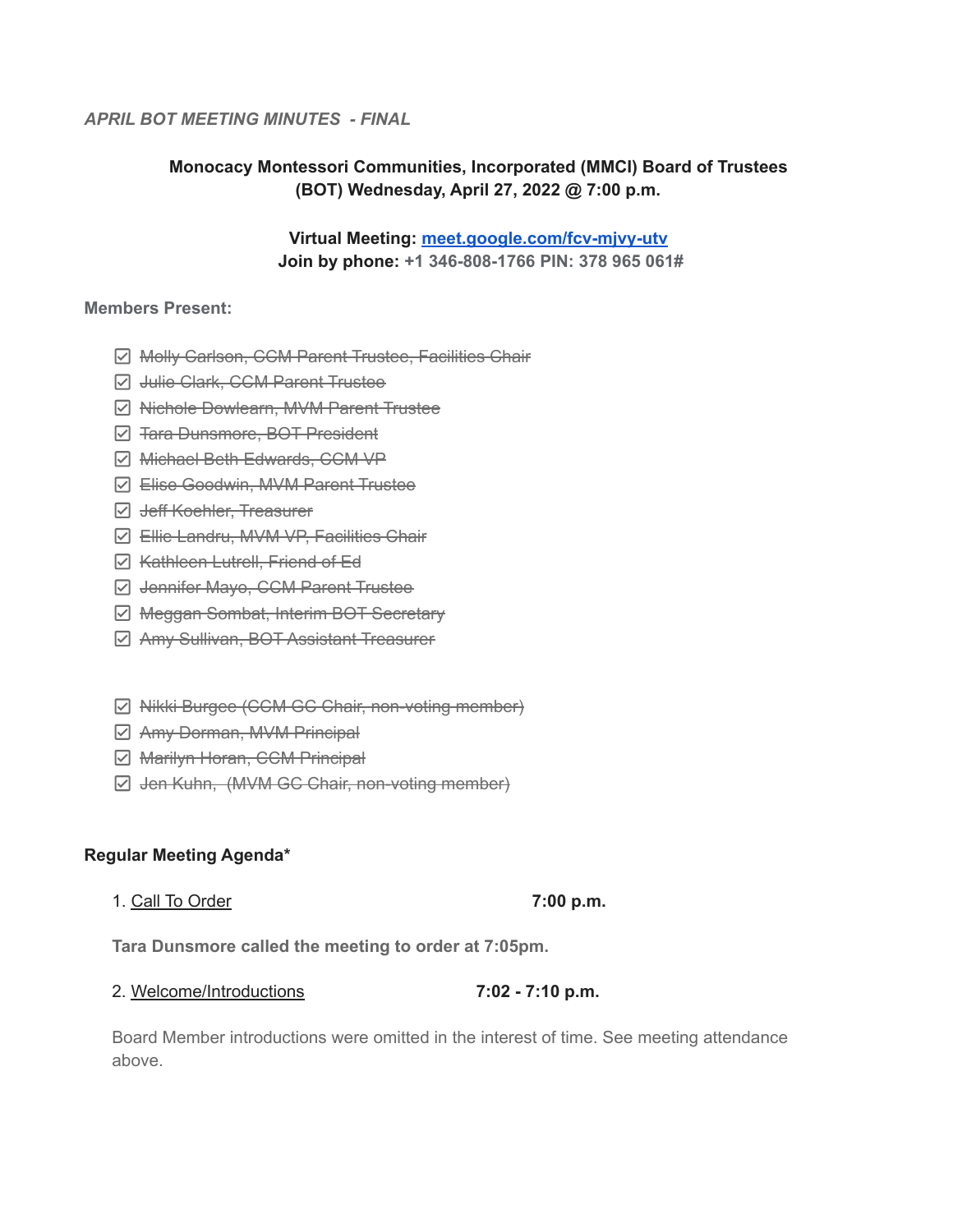### **3. Guest Speaker - Lem Wheeles 7:10- 8:10 p.m.**

Tara Dunsmore introduced guest speaker, Lem Wheeles of Anchorage, AK. Lem was referred to us by former MVM GC Member Eddie Benites, as an authority on Robert's Rules of Order. Lem provided a one-hour training session for our BOT on Parlimentary Procedure. There were 26 people in attendance, including members of both schools' Governing Councils.

## **Lem began the training at 7:07pm.**

Notes on Robert's Rules Training are available in the BOT Shared Drive.

# ACTION ITEM: Check our bylaws on how we reference Robert's Rules. (Tara Dunsmore/ Meggan Sombat)

**Lem logged off at 8:17pm.**

**MOTION: Tara moved to recess until 8:25pm Ellie seconded. Motion passed by majority.**

\*Regular Meeting Agenda and Google Meet Recording to begin at 8:10 p.m.

**Meeting resumed at 8:25pm / Recording began at 8:25pm**

| 8:10-8:15 p.m.<br>4. Community Comments |
|-----------------------------------------|
|-----------------------------------------|

There were no Community Comments this month.

5. Consent Agenda Items **8:15-8:20 p.m.**

## **● Evotes**

Tara read the Consent Agenda Items.

- **○ 4/5/22 - Appointment of Interim BOT Secretary** (Meggan Sombat) **- MOTION PASSED - 8 Aye, 1 Abstention, 2 did not vote.**
- **○ 4/14/22 - Summer Drama Camp at MVM - MOTION PASSED - 8 Aye, 3 did not vote.**
- **○ 4/18/22 - Approval of March Meeting Minutes - MOTION PASSED - 9 Aye, 2 did not vote.**

Tara stated that she was going to take a moment to make a statement as the BOT President. Hre full statement is linked below (President's Update).

Tara stated that our community is a safe space. Maria Montessori believed that young children should study the similarities and differences between communities around the globe, to build an early and growing awareness of our diverse, interconnected world. And our schools are the safe space we give them to do this important work.

Tara stated that this must be a shared commitment in managing our charter schools. The principles of Montessori education do not stop at the classroom doors; it is our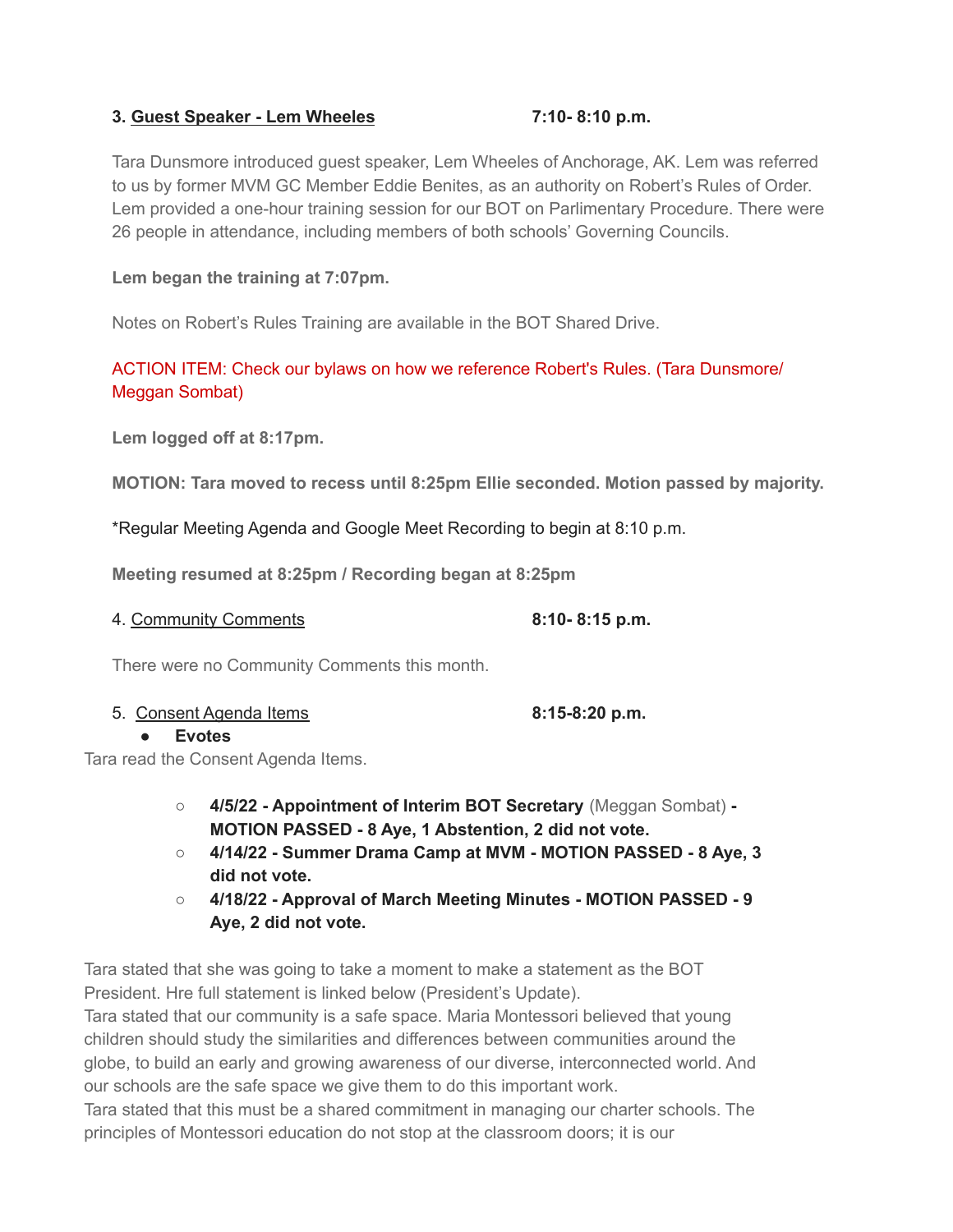responsibility to demonstrate these principles at home. Our children learn from us. Tara stated that she would not go into any details, but said that we have had incidents in our schools and communities recently where our schools have not been safe spaces. She reminded attendees that it is the mission of MMCI to provide all Frederick County children with a quality montessori education, and that we can't do that without supporting the teachings of Maria Montessori and creating and maintaining safe spaces. Tara mentioned that later on the agenda she would be sharing a statement affirming MMCI's commitment to Diversity, Equity, and Inclusion, and said that the statement is the first step in what will be ongoing work.

Members, including Amy Dorman and Jen Kuhn, offered words of support and affirmation in the chat.

Tara reminded members that we would not be taking time to read Advance Reports this month, but that they were linked on the agenda.

- **● Advance Reports and Committee Updates (To be included in minutes)**
	- MVM GC Chair [Update](https://docs.google.com/document/d/1FkjRuG7cqi4RPgyD7JJ_UzEDzqveepjTmFkEibd3wZY/edit?usp=sharing)
	- MVM Principal Update (no advance report received)
	- CCM GC Chair Update (no advance report received)
	- CCM Principal Update (no advance report received)
	- o MMCI [President's](https://docs.google.com/document/d/12-CByT3Xa3WyFDbXEnVbV_DTO9JKO_xAbAn-m9SvawU/edit?usp=sharing) Update
	- MMCI Lottery Committee Update (no advance report received)
	- MMCI Facilities [Committee](https://docs.google.com/document/d/1otC3krHmC9kOUzeMjnDJrWqSGlrSYdRYeEckT1e_0iw/edit?usp=sharing) Update
	- MMCI Grants and [Fundraising](https://docs.google.com/document/d/1W_RNHbLBjJol7zRtacppZTKC9ifCQERIiPnko-IPHks/edit?usp=sharing) Committee Update
	- MMCI Financial Report 3/2022 *(access restricted)*
	- MMCI Finance [Summary](https://docs.google.com/document/d/16_KEzIEThcBohM48PAhaOWBqwsXmxdFp/edit?usp=sharing&ouid=112286663168399488725&rtpof=true&sd=true) 3/2022

### 6. **Action Items/Follow-up 8:20-8:25 p.m.**

**● Follow-up:** Decide who will act as rotating Virtual Meeting Moderator/ Backup Moderator at next meetings. (Parent Trustees)

Elise Goodwin and Ellie Landru offered to serve as VIrtual Meeting Moderators in May. ACTION ITEM - Send MMCI Meetings account info to Elise and Ellie (Tara Dunsmore/ Meggan Sombat)

● **Follow-up:** Insurance policies and needs (Jeff Koehler/ Tara Dunsmore) Jeff reported that there had been some email movement on this question, and said that the main issue is what other coverage do we need given FCPS coverage. Tara said that we would vote on this in May

ACTION ITEM - Prepare insurance information for a DISCUSSION/ VOTE in May (Jeff Koehler)

● **Follow-up:** Attorney Invoices (Tara Dunsmore/ Jeff Koehler/ Amy Sullivan) Tara said that Amy O'Connor put together and is working on updating a spreadsheet for spending tracking for both schools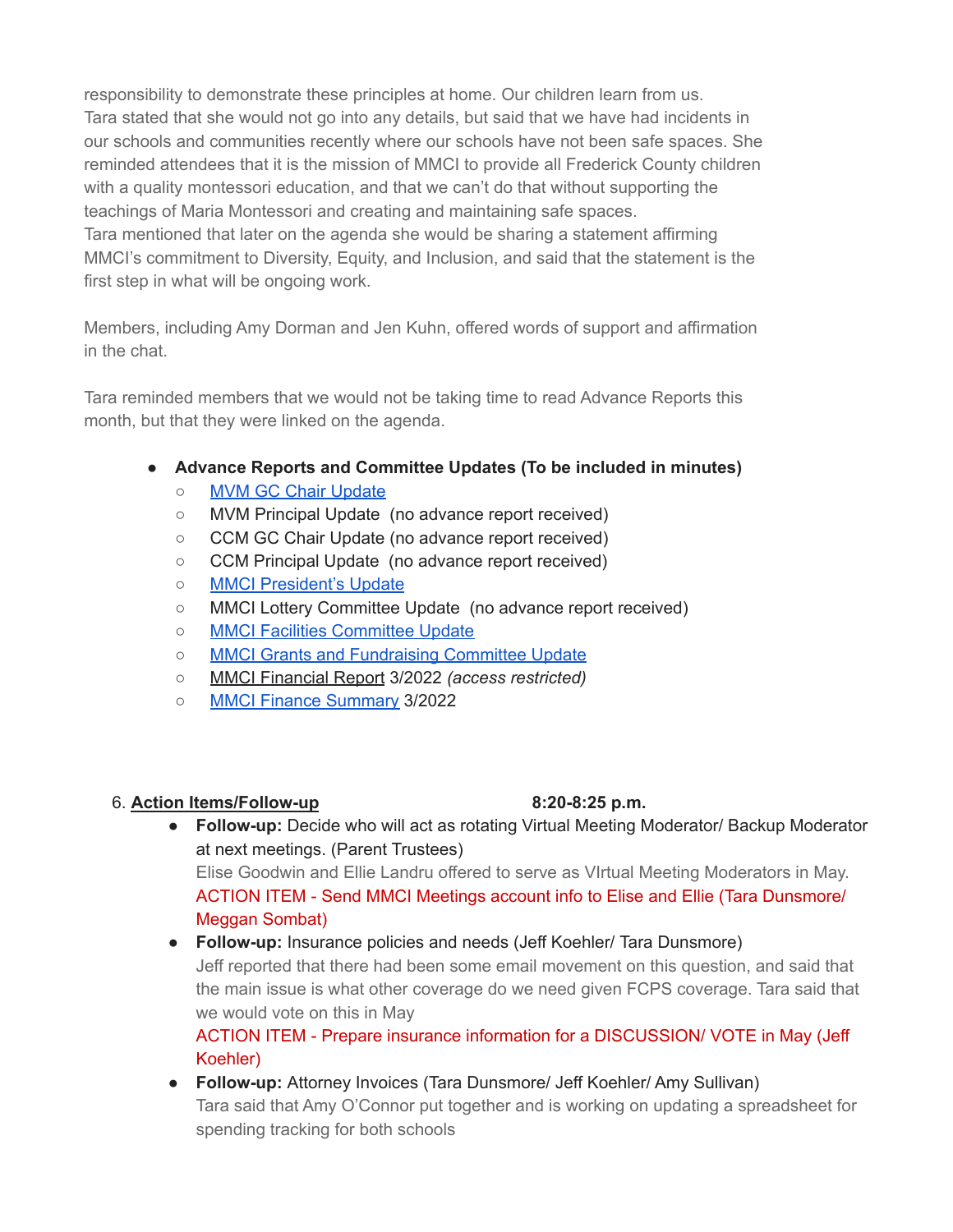ACTION ITEM - Complete and share Attorney fees spreadsheet (Amy O'Connor/ Tara Dunsmore)

## **7. New Business: Discussion and votes 8:25 - 9:35 p.m.**

**Closed Session:** To discuss the evaluation of an appointee(s) to the board.

**● DISCUSSION/ VOTE: BOT Treasurer** - 5 minutes (Tara Dunsmore/ Meggan Sombat) Tara stated that we will appoint the Treasurer via EVOTE in the coming month. The candidate, Diego Alvarez, was not present.

# **● DISCUSSION/ VOTE: CCM Parent Trustee** - 10 minutes (Tara Dunsmore/ Meggan Sombat)

Julie Clark introduced herself as a CCM Parent of a 6th grader, and a high school alumni. She has been involved since the beginning as a CCM Founder, and loves the Montessori model. She said that she appreciated what Tara had to say in her statement about working together.

Another candidate (CCM Parent Talia Mase) was not present.

**MOTION: Tara moved to go into closed session** *to discuss the evaluation of an appointee(s) to the board.* **Ellie Seconded. Motion passed by majority.**

**Closed session started at 8:40pm.**

*(Closed session minutes redacted.)*

**Closed session ended at 8:49pm.**

**MOTION: Molly moved to appoint Julie Clark to the position of CCM Parent Trustee for the term ending 12/31/23; Jeff seconded.**

DISCUSSION: Molly said that Julie Clark was a founder and we would be lucky to have her as a board member.

Michael Beth mentioned that we are thrilled to have anyone run for a BOT position and will seek roles for other interested members who are not appointed tonight.

Tara stated that MMCI elections are every November and that the GC's and committees need volunteers too.

Ellie said that Julie Clark is amazing and has great communication and leadership skills.

**MOTION PASSED Unanimously with 11 Aye.**

ACTION ITEM - Request BOT email access for Julie (Meggan Sombat)

ACTION ITEM - Notify other candidate and provide volunteer contacts/ info (Meggan Sombat/ Michael Beth Edwards)

# **Closed Session:** To consider the acquisition of real property for a public purpose and matters directly related thereto.

Molly stated that a Closed Session was not needed. The discussion remained open.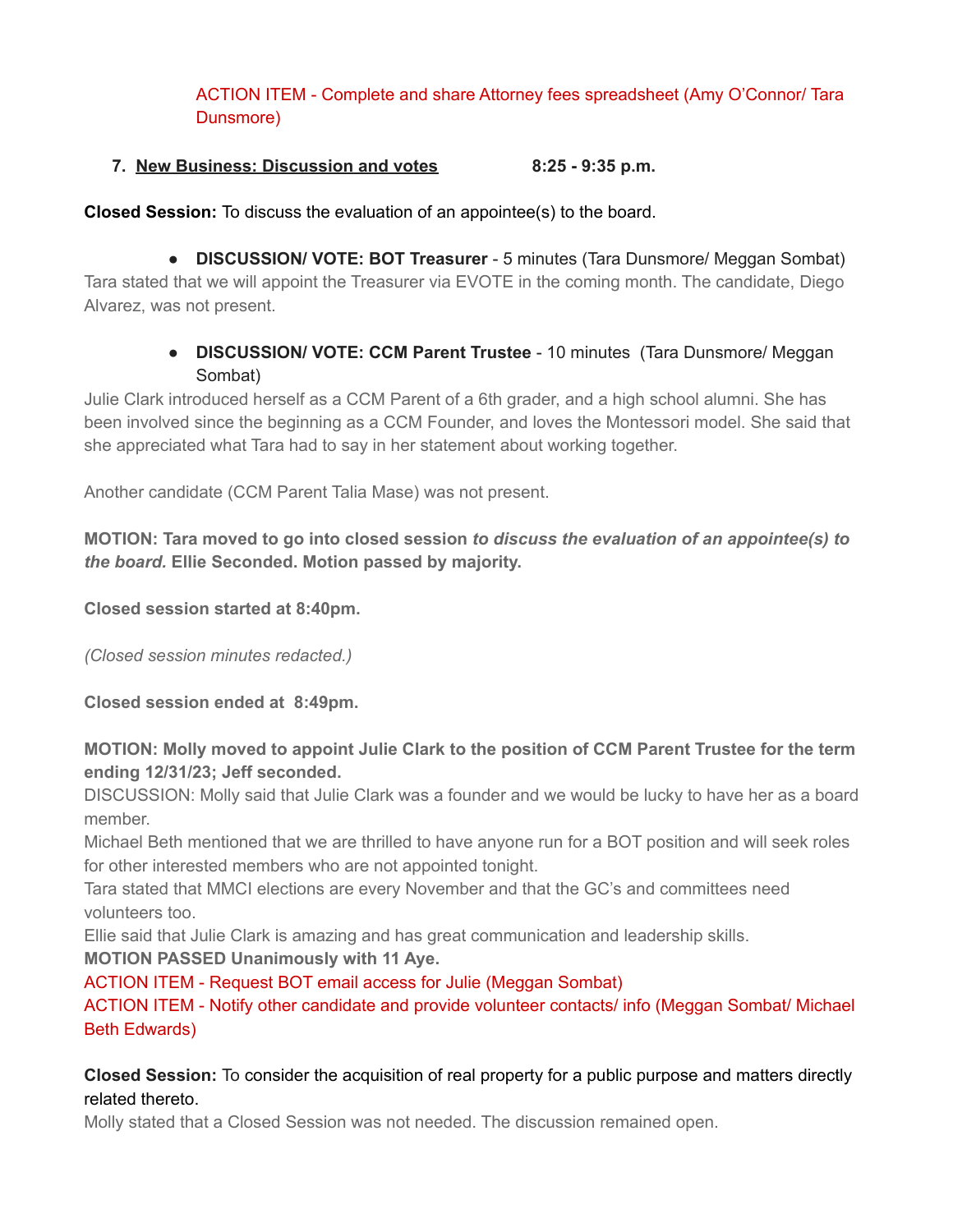• DISCUSSION: CCM Facilities Update - 5 minutes (Tara Dunsmore/Molly Carlson) Molly stated that CCM has issued a LOI, and CCM's lease needs to be renewed by Saturday, 4/30, if the LOI isn't accepted by Friday. The CCM GC has agreed that this is in their best interest.

# ● **DISCUSSION/ VOTE: CCM Lease Renewal** - 5 Minutes (Molly Carlson)

**MOTION: Molly moved that if there is not a favorable response to the most recent CCM LOI letter of intent by Friday, April 29, the MMCI Board of Trustees approve the CCM GC's decision to exercise a one-year lease renewal at 7215 Corporate Court, Frederick.**

*The initial term of the 2016-2020 lease (originally signed in October 2015 and renewed in 2020* for one year) will be extended for a third time for one year, until June 30, 2023. The option period *is subject to the same terms, covenants, and conditions set forth in thand, as specified in Section 4.1, the base rent for the year 7/1/2022 through 6/30/2023 will increase by 3% from the current year cost.*

**Ellie seconded. Tara restated the motion.**

**DISCUSSION:** Jeff asked, if the LOI has a favorable response, can a decision to extend the lease be brought up at a later point? Tara replied that there would be zoning and other requirements. and said that we need to renew the lease anyway.

Molly stated that she asked the attorney if CCM would be locked in for a year, and it was also discussed at the facilities meeting. The answer is likely yes. Molly agreed that the lease would need to be renewed anyway. The question remains: are we going to commit for a year, are we locked in? Josh Rathmell agreed that even if we do get a favorable response, we do need a lease in place. He said if we approved the offer, we would need to vote on that.

Ellie suggested that the motion might be too specific because the contract could be negotiated to close sooner than the lease is up, so it could be purchased sooner.

Tara stated that any purchase contract would state that the lease would terminate upon purchase date. Molly clarified/ brought up a point of order. She said this is a one year option, and that CCM has not worked with the attorney to draft different terms. She said a purchase contract would have to be renegotiated.

Ellie suggested to amend the motion to say approve for a third time, one year until June 2023, or until CCM purchases the property.

Tara stated that when we vote to approve the contract, the vote will override tonight's vote with the new contract terms.

**AMENDMENT: Tara moved to amend the motion to approve the CCM GC's decision to exercise a one-year lease renewal at 7215 Corporate Court, Frederick.**

Carrie Jean clarified that it's not in fact a lease renewal, it's technically exercising the third one-year option that's in CCM's current lease. Three one-year options were built into the current lease.

**AMENDMENT: Tara moved to amend the motion to approve the CCM GC's decision to exercise a one-year lease extension option at 7215 Corporate Court. Ellie seconded. AMENDMENT PASSED unanimously with 12 Aye.**

**VOTE: Tara restated that the motion on the table is to approve the CCM GC's decision to exercise a one-year lease extension option at 7215 Corporate Court, Frederick. MOTION PASSED with 11 Aye.**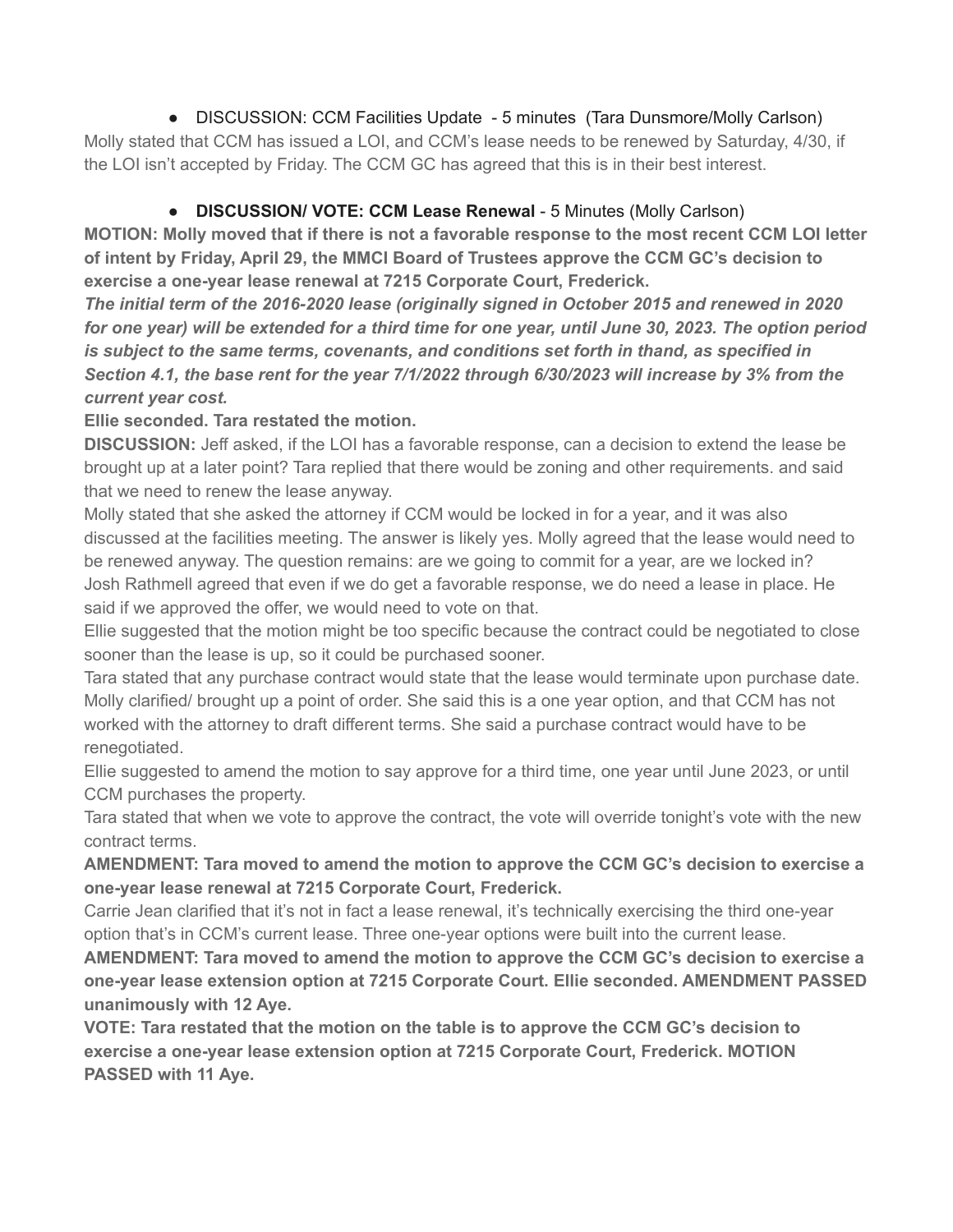**●** DISCUSSION**:** MVM Facilities Update - 5 minutes (Tara Dunsmore/Ellie Landru) No update provided.

# **● VOTE: BOT Evote Policy** - 5 minutes (Jeff Koehler)

Tara stated that the board held a work session earlier this evening, and came to the conclusion that the Email/ Evote Policy should be part of a larger SOP. She stated that this will be an action item, open to volunteers to work on the SOP - Carrie Jean volunteered.

## ACTION ITEM - Create a draft BOT SOP (Carrie Jean Rathmell) ACTION ITEM - Follow up with Carrie Jean re: BOT SOP (Tara Dunsmore/ Meggan Sombat)

● DISCUSSION - DEI Committee Plan and MMCI DEI Statement - 10 minutes (Tara Dunsmore/ Jennifer Mayo)

Tara stated that she met with Jennifer and Meggan in April, and they discussed a proposed structure for the DEI committee and began work on a statement to affirm MMCI's commitment to Diversity, Equity, and Inclusion. She suggested that as a board, we start with the statement, and open the floor for nominations for our community members to participate in the work and be on the committee. Tara stated that the purpose of the DEI committee would be to guide the BOT, and therefore that the majority of committee members should be non-BOT members. The committee will ideally be a group of parents and staff, and potentially students, making recommendations to the board and holding the board accountable for the work.

The committee should be a group who represents our community, and its members will not be hand picked, but should be a good cross-section of our community. It is important to have representation from as many community members as possible; diverse representation. The DEI Committee will be accepting nominations, and planning members will come back to the board in May with a structure and membership, and will ask the board to approve.

Tara restated that the DEI statement for the board to approve is the first step.

Tara screen shared the draft statement written by CCM Parent Trustee and DEI Committee Chair, Jennifer Mayo, and commended Jennifer for her beautifully crafted statement.

Many members joined in expressing gratitude for, and offering compliments on, the work that Jennifer put into the draft.

Jennifer stated that she has always had a passion for bringing diversity to our schools and bringing focus to representation in our community and what we stand for. She said that she researched other schools' DEI statements, and sought to craft something that fit our community and who we are, and what Maria Montessori believed: teaching language, welcoming all, and power of words. She invited board members to reach out to her with any questions about the draft statement.

Tara suggested that both schools' VP's send the draft statement out to their communities, because it represents our entire community, we want feedback and input and we will vote at our May BOT Meeting.

Ellie suggested that it should be a discussion at each GC level, and then sent out to the communities. Jen Kuhn asked for the request for volunteers to come from MMCI since it's an MMCI level committee. She said she had already added this to the agenda for the next MVM GC meeting, and said she would share community comments with the board.

Tara asked and members confirmed that the MVM GC Meeting is on Monday, May 2, and the next CCM GC Meeting is on Wednesday, May 4.

ACTION ITEM - Craft a communication for both schools - DUE 5/2/22 (Tara Dunsmore/ Jennifer Mayo)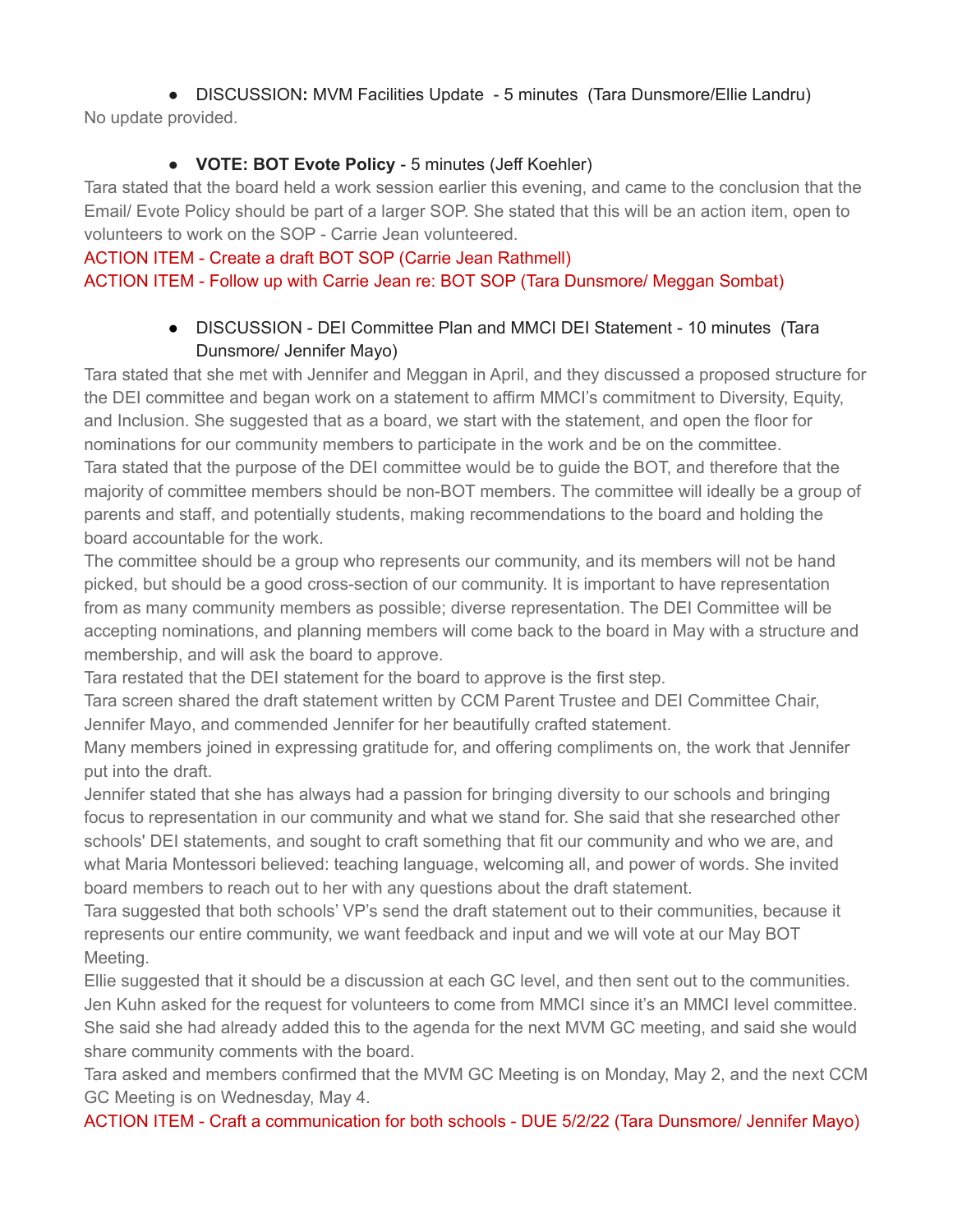Tara said that we welcome feedback on the actual committee structure also. She said she feels we have a solid recommendation for structure, but would like input.

Vanessa Deugarte (MVM parent) asked if GC's could vote down the DEI committee or the statement? Tara said no, but that the BOT could, but because this is a priority, she would continue to bring it back. Michael Beth shared a link for a DEI certification in the chat, and suggested that anyone who is interested, look into this: <https://learn.amshq.org/abar-certificate-program>

Member stated that MVM Staff went to some sessions re: DEI topics at the AMS conference and are excited and very interested in exploring and expanding DEI at MVM. It is a priority.

Tara stated that we look forward to forming a dynamic group who is committed to the ongoing work, and that we want the community to have buy-in for this work.

Tara then reminded the board that this is a safe space to share opinions, even if they are different than others, or different than the majority.

Tara stressed that we would proceed with grace and courtesy, and continue to be polite and respectful, even if we disagreed. She reminded attendees that grace and courtesy starts at home and carries over to school and the board room. She said that expectations are set for behavior in our meetings; everyone's viewpoints are welcome but we won't ever allow things to get out of hand.

# ● DISCUSSION - In-person/Virtual/ Hybrid BOT Meetings - 5 minutes (Tara Dunsmore)

Tara stated that in the fall we voted to maintain virtual meetings until the mask mandate was lifted at the FCPS level, and that when that happened, we would reevaluate. FCPS lifted the mask mandate in February, therefore it is now time to reevaluate.

Marilyn Horan appreciates the meetings being virtual because her days are so long.

Ellie is not comfortable with any in-person meetings until her baby can be vaccinated.

Julie Clark said that she would like to have hybrid meetings because she works August-May. However summer in-person meetings would be okay for her.

Michael Beth stated that if we are trying to focus on inclusivity, in-person meetings make it really difficult for parents of young children to get involved. People can drop in to virtual meetings for a short time. Molly advocated for hybrid meetings, and said that she might not be able to stay in her position(s) if all meetings were in-person.

Nichole stated that it would be difficult for her to attend in person.

Jen Kuhn said that she feels there is much more community involvement with the virtual option, and that she sees more people check in or drop in and out of meetings, with both the MVM GC and the BOT.

Jen and Marilyn reminded everyone that they tried hybrid meetings in school and it was complicated, especially with acoustics.

Carrie Jean agreed with Jen and Marilyn on acoustics. She thinks we should stick with virtual and not try hybrid. She also stated that experiences are not equitable between in-person and in-person. She mentioned supporting social events for meeting in person.

Jeff agreed with Carrie Jean. He said he liked the idea of a virtual in-person kick off meeting at the beginning of the school year. He also brought up vaccine concerns, and suggested some other type of social event for seeing people face to face, perhaps outside.

Tara stated that hybrid would be a good solution in a perfect world. She has equipment at work that allows for hybrid to work, and we don't have that type of technology at MMCI. MVM did livestreamed meetings before the pandemic, and we didn't have the necessary equipment. She suggested that virtual equipped conference space could be a goal for new facilities.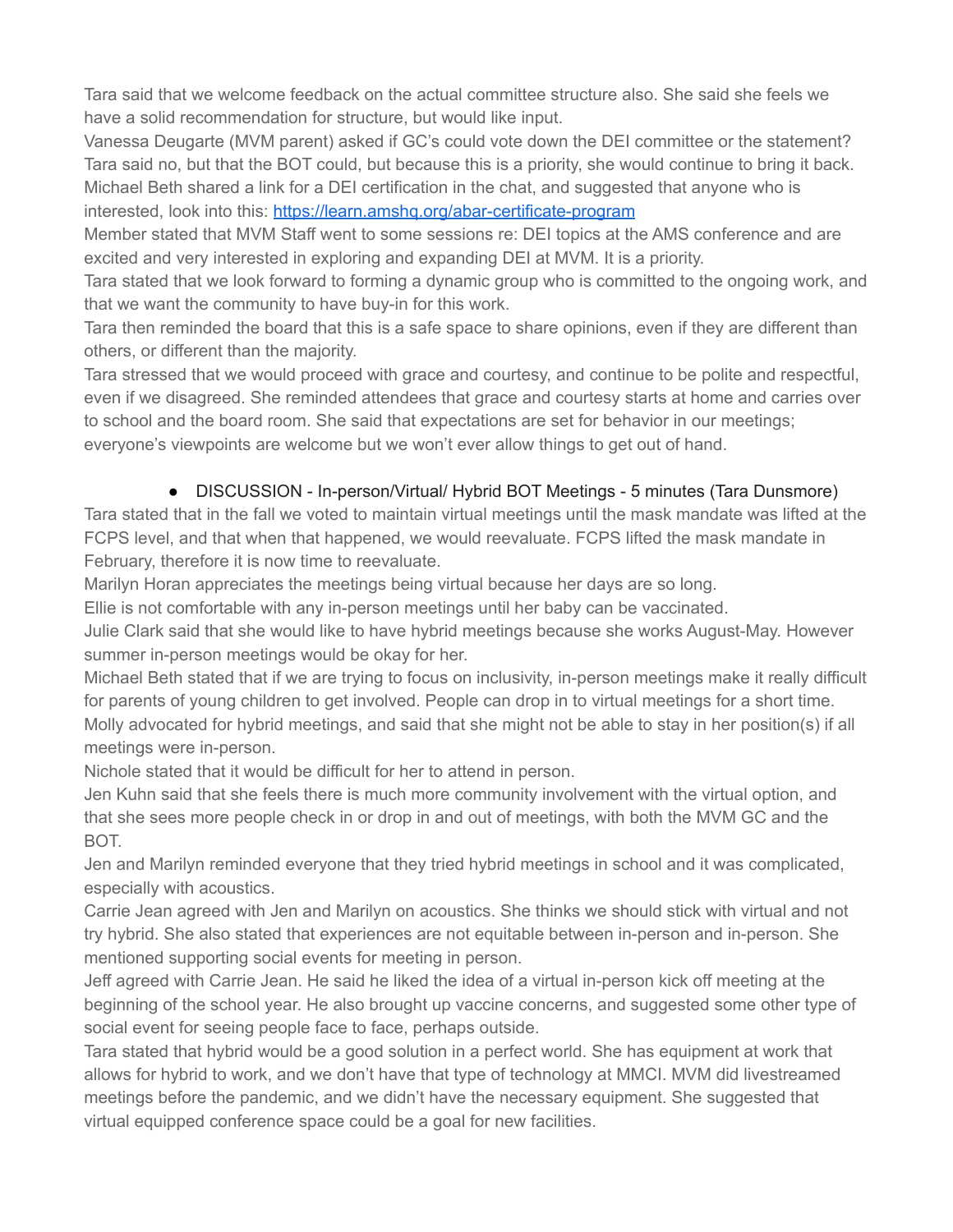Tara proposed that the 2022 Annual Meeting be held in person, with the option for the community to watch via livestream. She suggested that this could work because it is a presentation and not a discussion meeting, and that this could happen in the sanctuary at MVM this November.

Tara also suggested that we have an outdoor social event once per year, perhaps in the summer. Meggan suggested May 2023.

Tara stated that the goal is that we stay virtual until we come up with a better plan.

Molly suggested that committee meetings could happen in-person and supported in-person social events.

Marilyn said that since the pandemic, we have learned that we can do things differently, and asked what is the purpose of meeting in-person?

Tara stated that community engagement is the purpose, and said that she feels it's important for leadership to be present in the community and to attend events.

Tara would also like the opportunity to get the group together in person to form connections and get to know each other. She stated that forming connections can make it easier for people to work together. Ellie said that she sees the value in meeting in-person to make meaningful connections, and said that she has to make an extra effort to understand the CCM community if she is going to be voting on their behalf. She said that she would like to meet in person at some point in the future.

Member suggested that BOT members can and should attend both schools' events.

Meggan asked if we were going to vote on holding the Annual Meeting in-person, and Tara said that we could wait for another couple of months to make that decision.

# FOLLOW UP - Agenda Item for August - Annual Meeting format/ location (Tara Dunsmore/ Meggan Sombat)

**MOTION: Tara moved to adjourn the meeting. Ellie seconded.**

Marilyn paused to add one thing for the record. She stated that the governor of Maryland recently signed a bill that says that a Montessori Certificate is equal to being a certified teacher in the state of Maryland. She stated that this was 4 years of work.

Tara thanked Marilyn for her work on that. There were many other expressions of celebration and gratitude in the chat, including from Amy Dorman.

**Tara rescinded the motion to adjourn**; she also had one more announcement.

Tara stated that traditionally, Classical Charter School has done a questionnaire for BOE candidates regarding charter schools. This year, Allison Rizzo wanted to make that survey more inclusive of all charters in Frederick County. She said that Allison Rizzo will send a draft and Tara will pass along to the board for review.

ACTION ITEM - Follow up on draft of BOE Candidate Questionnaire (Tara Dunsmore)

**MOTION: Tara moved to adjourn. Ellie seconded. MOTION PASSED Unanimously with 12 Aye.**

**Meeting adjourned at 10:05pm**

**Recording stopped at 10:05pm**